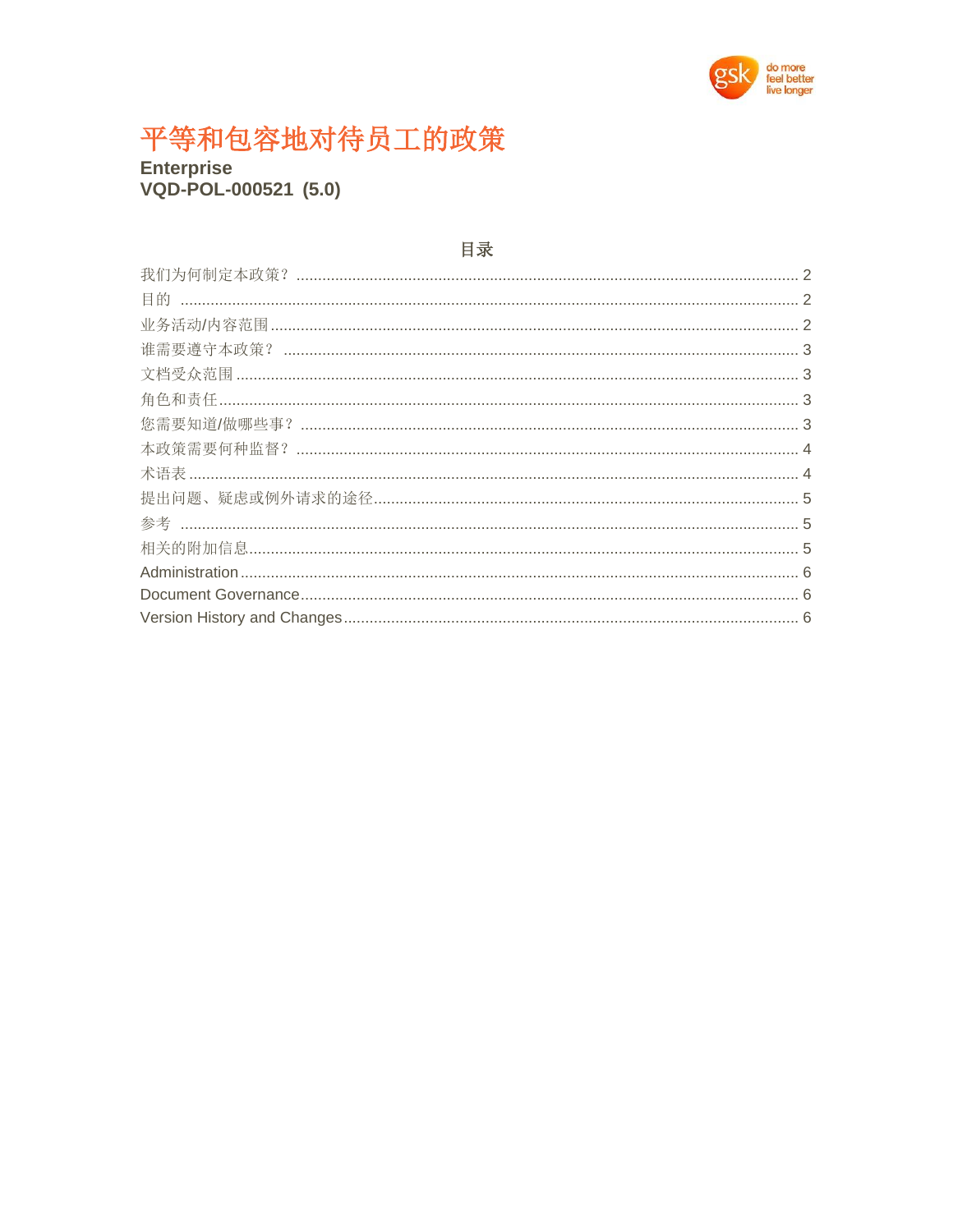

## <span id="page-1-0"></span>我们为何制定本政策?

#### <span id="page-1-1"></span>目的

我们秉承"正派诚实、谨慎、正确地行事"的文化,致力于以平等和包容的方式对待每个人。

我们的目标是通过以平等和包容的方式对待每个人,吸引、发展和保留最佳员工。 我们 已签署《世界人权宣言》。

我们努力营造一个包容的工作场所,不仅能反映我们经营所在社区及我们服务的客户的多 元化与特征,还能杜绝骚扰、歧视和欺凌。

本政策适用于全球各地的所有员工及第三方员工。 因此, 您务必要了解您所承担的 职责,以确保将 GSK 打造成一个平等对待所有员工的公司。

我们对任何形式的骚扰和歧视持零容忍态度,提出的任何相关问题都将得到妥善解决, 而不必担心会遭到报复。

#### <span id="page-1-2"></span>业务活动**/**内容范围

本政策适用于所有 GSK 业务活动和运营以及任何 GSK 子公司的业务活动和运营。

旨在确保全体员工、第三方员工 以及第三方组织 的员工和代表受到平等和包容的对待, 并保护其免受任何形式的骚扰。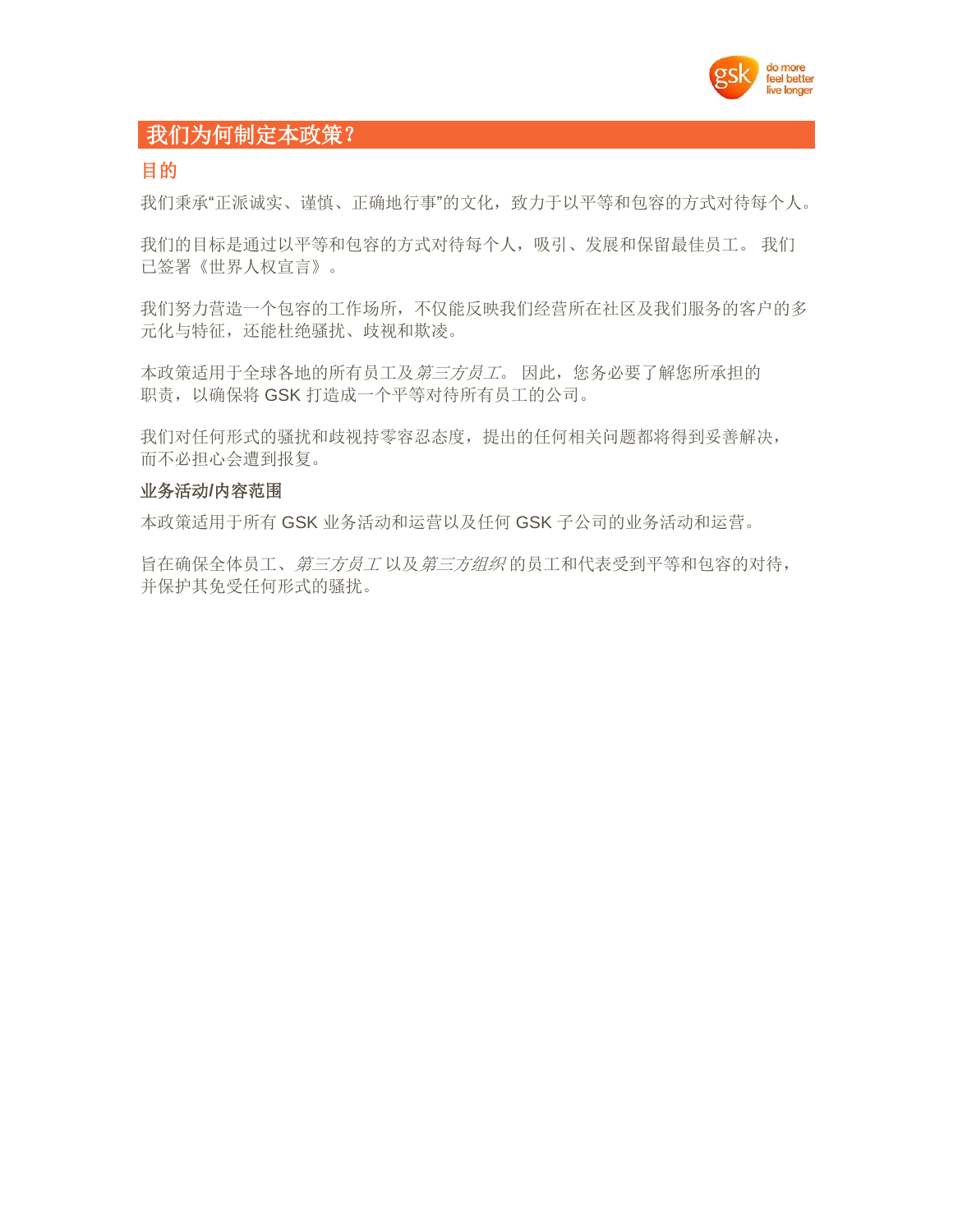

## <span id="page-2-0"></span>谁需要遵守本政策?

#### <span id="page-2-1"></span>文档受众范围

| 全球业务部门/职能部门: | 特定受众:                 |
|--------------|-----------------------|
| GSK 全员       | 全体 GSK 员工、第三方员工和签约第三方 |

## <span id="page-2-2"></span>角色和责任

| 角色 | 主要职责                                                                                      |
|----|-------------------------------------------------------------------------------------------|
| 员工 | 遵守本政策并担负起个人责任, 对待他<br>人时给人以尊重和尊严。 负责报告与本<br>政策不一致的行动或行为                                   |
| 经理 | 遵守本政策并以平等和包容的方式对待<br>员工,打造一个人人都感受到尊重和重<br>视的工作场所。设定尊重对待他人的期<br>望,并采取行动应对与本政策不一致的<br>行动或行为 |

## <span id="page-2-3"></span>您需要知道**/**做哪些事?

GSK 的所有员工必须确保创建杜绝歧视的平等和包容性文化,并鼓励尊重他人和包容性 的行为。

在本政策所述特征的基础上,我们不得歧视某个人的工作的任何方面。 我们必须提供必 要的支持,使所有员工都能蓬勃发展。

作为一家公司,我们将采取果断行动处理任何不当行为。 我们希望与秉承本政策精神的 供应商、承包商和第三方合作。

全体员工必须:

- 做正确的事并担负起个人责任,并对每个人有礼貌、尊重他人
- 遵守本政策和任何适用的法律要求
- 了解其报告义务以及其认为违反本政策的行动或行为

此外,经理和任何承担管理职责的人必须:

- 以平等和包容的方式对待员工,确保他们做正确的事并展现对员工的关心,创造一个 让他人感受到尊重和包容的环境
- 负责任地使用职务权力,始终为公司和/或员工的利益着想,不得滥用职务权力,包括 但不限于,不得进行任何形式的性骚扰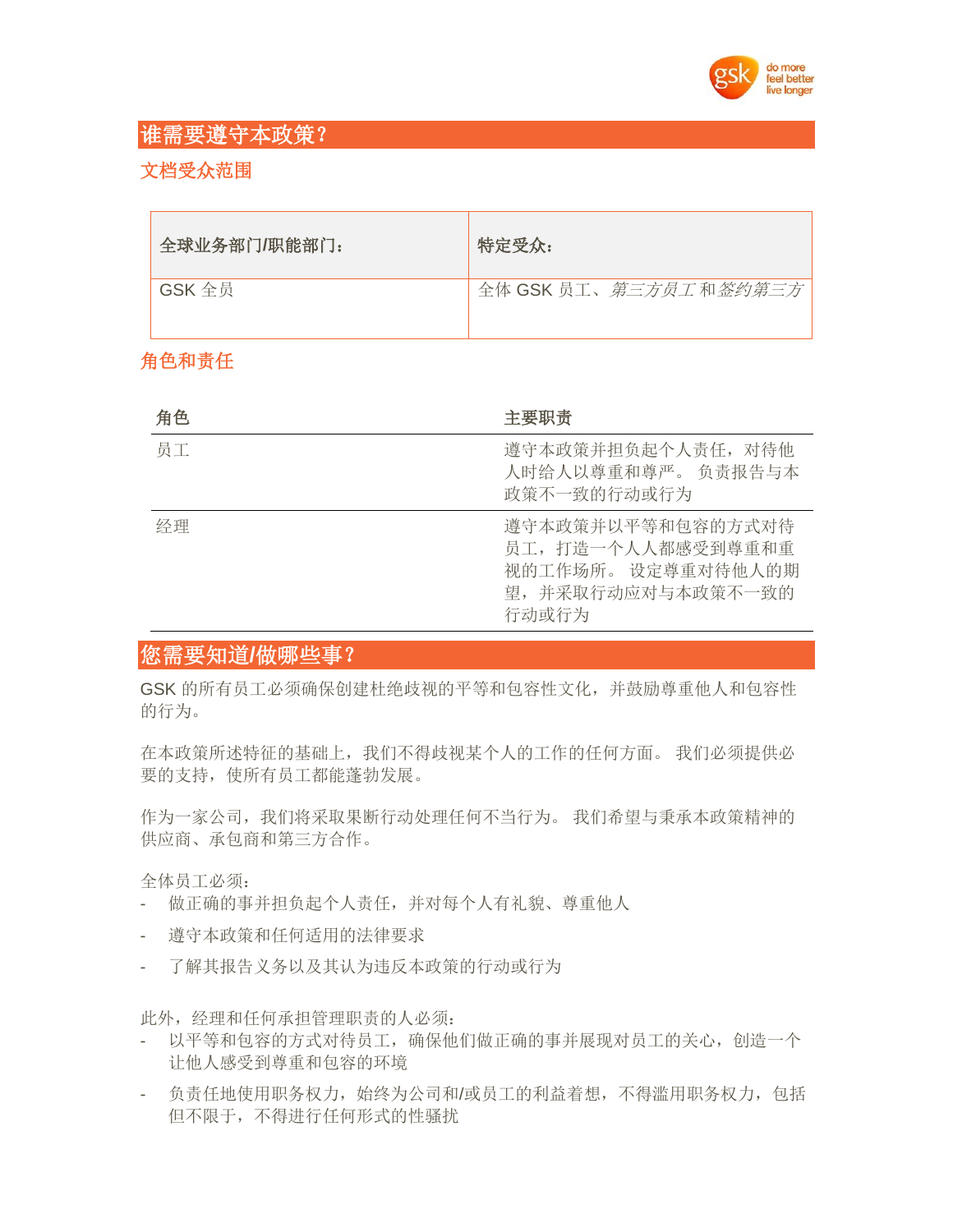

- 创造一个良好的环境,让员工积极参与挑战性工作,施展才能并增强技能,并对他们 所作的贡献和取得的成就给予认可
- 向员工提供定期、坦诚和公开的绩效反馈,以协助他们发展和改善绩效

平等意味着给予所有员工平等待遇,不论种族、肤色、民族或国家、年龄、性别、 性取向、婚姻和民事伴侣关系、性别认同和/或表达、宗教或信仰、身体能力/ 残疾和/或慢性疾病或心理健康状况、神经多元化状态、基因组成或某个国家/地区相关 的保护特征。

具有包容性则意味着重视每个人在工作场所中所表现出的独特知识、视角、经验和风格。

我们绝不容忍任何歧视或骚扰或贬低同事的行为。 其中包括但不限于: 排斥、恐吓、 使用攻击性的言语或行为、不恰当或令人厌恶的身体接触、不恰当的八卦、笑话或调侃 (不论是书面或口头的)、欺凌以及性骚扰。 任何不受欢迎、不合理、攻击性或对个人 工作方面的尊严产生负面影响的行为都是不可接受的,也是不能容忍的。

#### <span id="page-3-0"></span>本政策需要何种监督?

有关风险管理和监督的一般问题,请咨询您业务领域的 [Ethics & Compliance Business](https://myconnect.gsk.com/sites/gea/pages/who%20we%20are.aspx)  **[Partner](https://myconnect.gsk.com/sites/gea/pages/who%20we%20are.aspx)** 

#### <span id="page-3-1"></span>术语表

本文档中所述以*斜体* 显示的术语定义如下, 请参阅在线 [GSK Written Standards Glossary](https://tinyurl.gsk.com/WSGlossary)

#### 术语表术语

第三方员工 第三方组织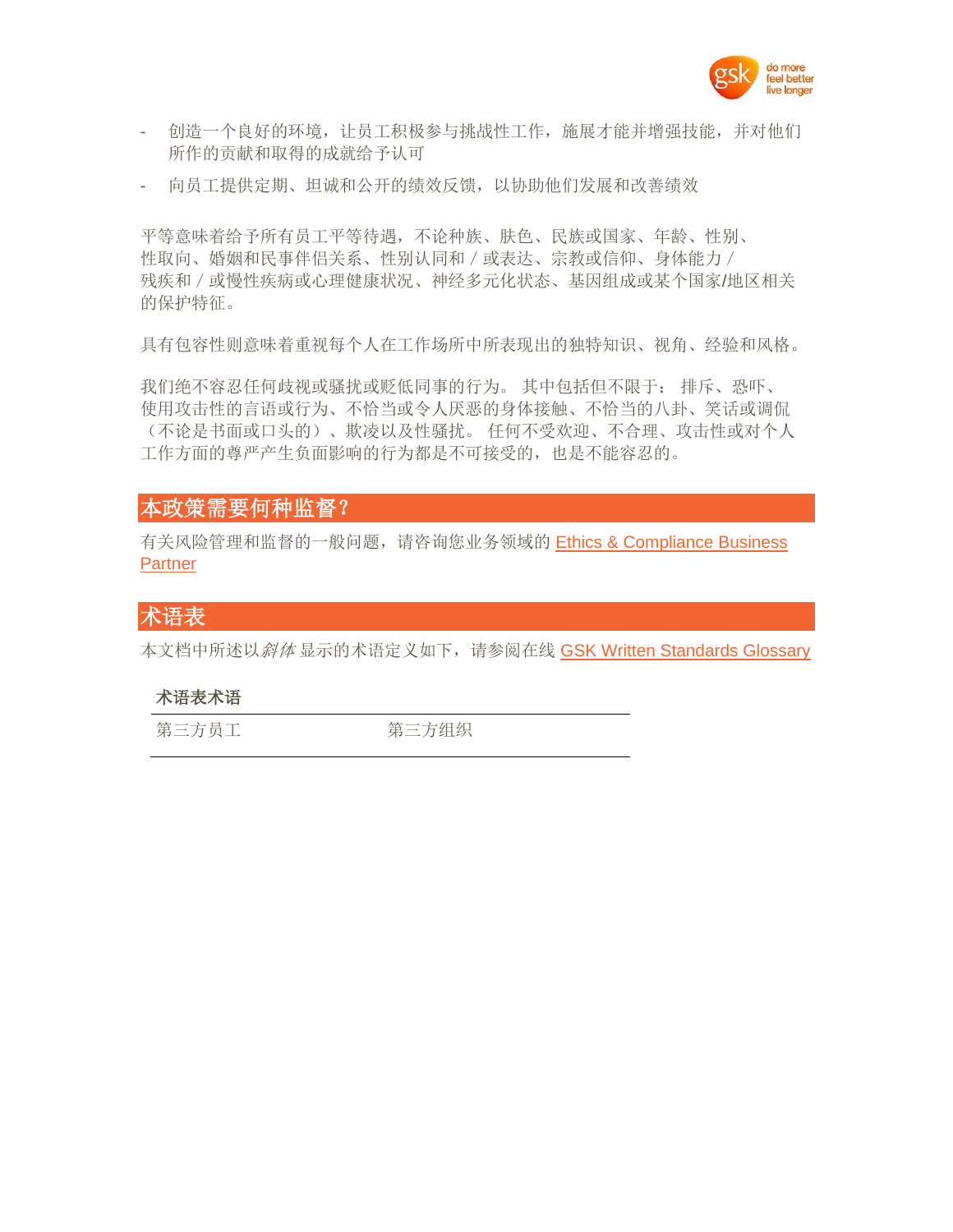

# <span id="page-4-0"></span>提出问题、疑虑或例外请求的途径

如果您对如何应用本政策有任何疑问,或认为有必要提出例外请求,请咨询经理或主管。



如果您发现任何违反本公司政策的行为,请通过适当的"直言不讳"渠道报告。 要查找您当 地的"直言不讳"诚信热线号码或进行在线举报,请访问:**[www.gsk.com/speakup](http://www.gsk.com/speakup)**

# <span id="page-4-1"></span>参考

#### <span id="page-4-2"></span>相关的附加信息

| 信息   | 获取途径                                                                                         |
|------|----------------------------------------------------------------------------------------------|
| 培训   | Conduct at Work - Welcome (sapjam.com)<br>Inclusion & Diversity (I&D) - Welcome (sapjam.com) |
| 网络社区 | Global Inclusion and Diversity Home (gsk.com)                                                |